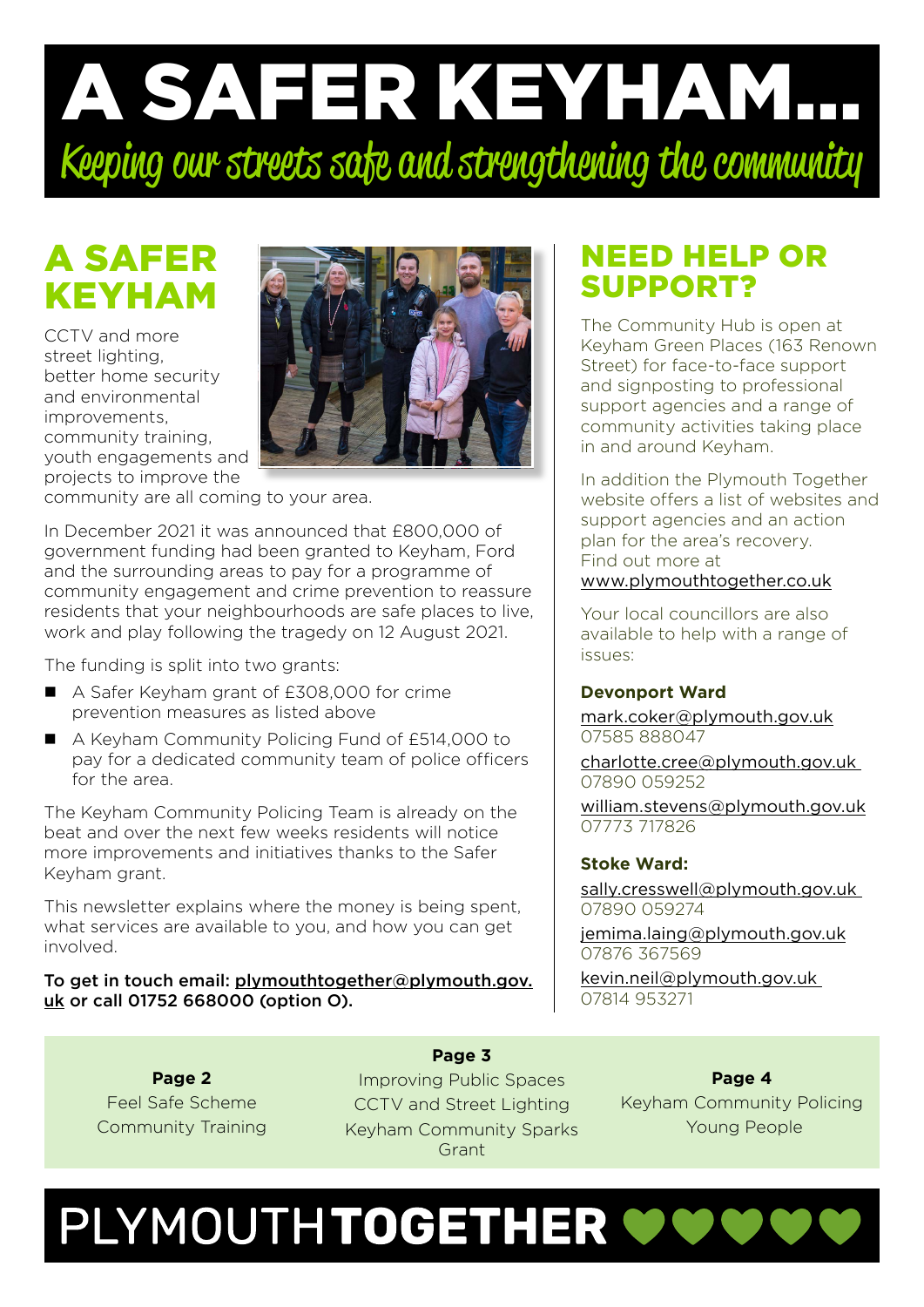# FEELING SAFE IN KEYHAM AND FORD

The Feel Safe Scheme has returned to the area thanks to funding from the Safer Keyham grant.

This free service provides a comprehensive safety service for your property including:

- Fitting front door locks
- Replacing broken window locks
- Fitting window restrictors (which prevent a window being opened beyond a certain point)
- $\blacksquare$  Fitting spy holes
- Fitting door handle tamper alarms.

"We've done 33 properties in less than a month," said Kevin Sproston, chair of the Keyham Neighbourhood Watch (KNW) which has partnered with Plymouth City Council to lead the scheme. "And we've fitted 85 window handles, 19 locking mechanisms, 19 door chains, 37 window restrictors, 37 handle alarms, and seven hinges which is great additional security for these families and individuals."

To be considered for this service you need to either own your home, be a PCH (Plymouth Community Homes) tenant or have permission from your landlord (screenshot text or email) before you send in your request request via [facebook.com/KeyhamNHW](http://facebook.com/KeyhamNHW).

KNW will need to know your name, address, phone number and whether you own your home or rent. (If you have contacted them in the past and have not yet had any work done then please try them again.) Kevin will then come to your home and explain what is needed and signpost to other support agencies if required.

"This is a way of us fighting anti-social behaviour and crime by ensuring people have better secured buildings," said Kevin, "But it's also helping people feel safe in their homes. Because if you feel safe in your own home then you will begin to feel safe within your community and we will all feel safe together."



This free service is being offered to residents every Monday in February. To book your slot contact the Keyham Neighbourhood Watch through its Facebook page or email [keyhamnhw@gmail.com](mailto:keyhamnhw@gmail.com)

## FREE COURSES FOR RESIDENTS AND GROUPS

Trauma awareness, crime prevention, mental health training and training for those supporting young people are some of the free courses that residents and groups have been – and will be – benefitting from.

The aim of the council's Training and Resilience Plan, funded by the Safer Keyham grant, is to help the community feel more resilient and equipped with different skills to support each other. For example, the trauma awareness training will help survivor and victim recovery long-term while the crime prevention course promises to help attendees feel more secure.

Residents have already attended two trauma awareness sessions, an appreciative enquiry session. bystander training, and two crime prevention training sessions developed by Devon and Cornwall Police. Some of these have taken place in person and some online.

"I attended the trauma informed training session and I found it incredibly helpful," said one Keyham resident. "It was cathartic and very respectful of the different experiences of attendees in the room. The people delivering the workshop were so experienced in dealing with the aftermath of trauma and in delivering this particular type of training. Acquiring the knowledge of how to think differently was really helpful."

Besides more trauma awareness sessions, courses planned over the next few weeks include a focus on mental health training and sessions for supporting young people. To see what courses are coming up visit: [www.plymouthtogether.](http://www.plymouthtogether.co.uk/community-training) [co.uk/community-training](http://www.plymouthtogether.co.uk/community-training)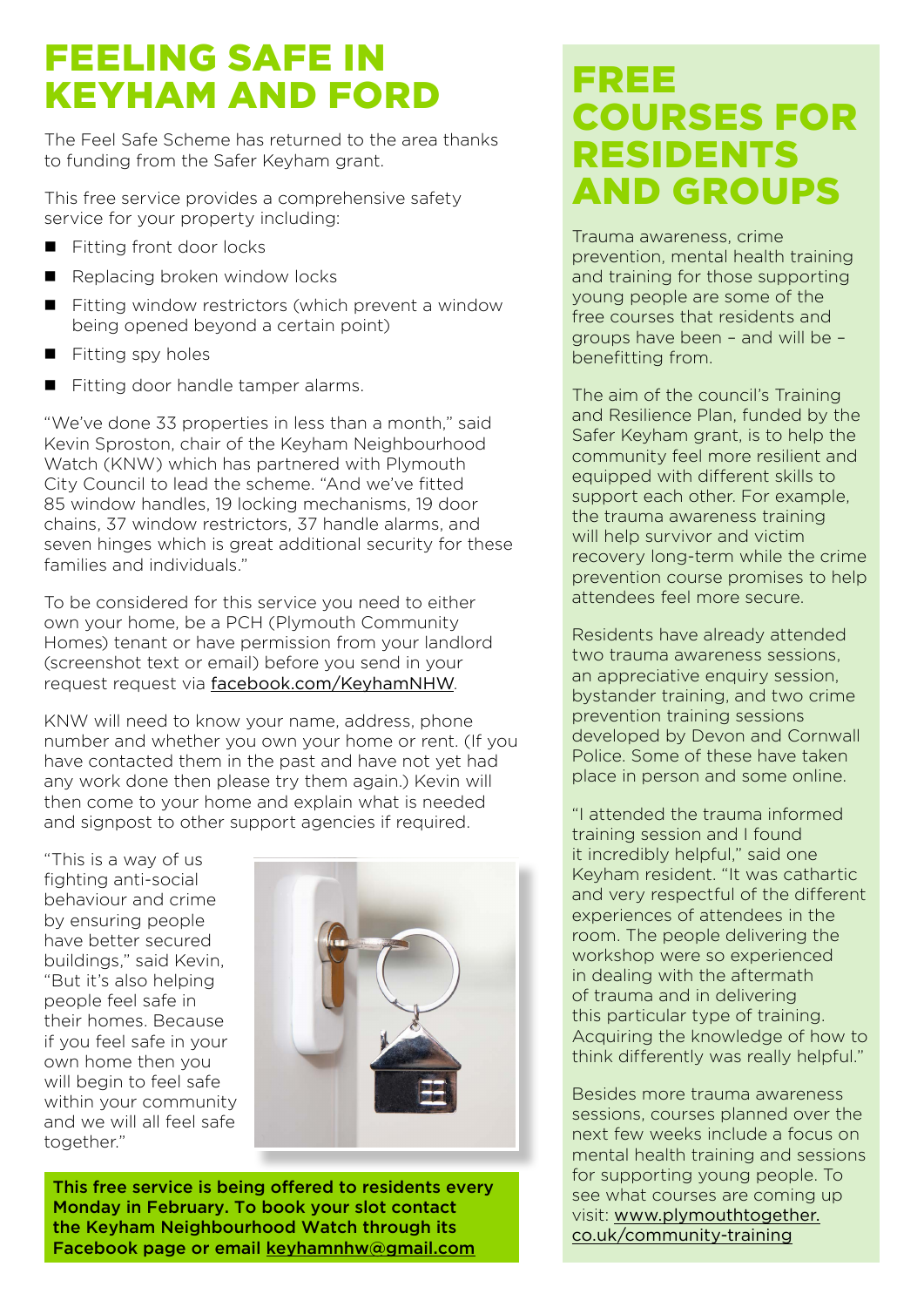## IMPROVING OUR PUBLIC SPACES

Upgrading open public spaces and improving the local landscape by removing graffiti, landscaping and street clean-up will soon be taking place in the area.

Under the banner of 'reclaiming public spaces' a number of public consultation events have taken place in which residents were asked what improvements they would like to see in Keyham, Ford and the locality.

So far these have featured 12 pop-up events as part of the Community Voices initiative, which engaged more than 150 residents, and an Environmental Visual Audit (EVA) consisting of two walkabouts involving representatives from the community, police and specialists to see what sites needed particular improvements including better street lighting etc.

"The consultations have been very well organised," said local resident Helen Powell, "And Debbie, Nicki and the volunteers at the Community Hub have done an amazing job with gathering in all the resources. The launch Community Voices event was very well attended and it was fantastic meeting all the professionals involved – it has been important to just talk and start the process of bringing the

community together. I've also been to various dropins and it feels as though my feedback and my opinions do matter."

The results of this community engagement



are now being collated and will be used to inform final proposals for the area which will be made possible by funding from the Safer Keyham grant.

From the consultation it was clear that green spaces meant a lot to the community and, as a result, a Green Space Plan has been commissioned. Working with Green Minds (the council's natural infrastructure team) and the community the plan aims to improve the parks in the Keyham area and focus on 'uplifting' the green spaces through such natural methods as rewilding, planting and cutting back as well as such safety measures as improving access lighting on pathways. Some work has already started with cut backs taking place in Marley and Linear Park.

### COMMUNITY PROJECTS TO HELP BUILD A STRONGER **KEYHAM**

Community Sparks Grants are aimed at individuals, groups and organisations who have great ideas and projects for improving their community and supporting children, young people and families.

Delivered in partnership through the council and the Plymouth Octopus Project they are funded by the Safer Keyham grant with contributions from a separate fund from the Department for Education.

Over the next few weeks residents will see a number of large projects, as voted on by the community (funded up to £3,000), and smaller ones (funded up to £500) taking place in the area.

These include: more provision of food to families as part of the KGP Food Bank, a new scouting section and more activities for the 1st Keyham (St Mark) Scout Group, and free gym membership and youth classes for youngsters at the Ford Youth and Community Centre.

To see a list of projects that are being funded visit www.plymouthtogether.co.uk/keyham-communitysparks-grant

#### CCTV cameras and more street lighting will soon be appearing in Keyham to reassure residents that their area is a safe place in which to live, work and play.

The two cameras and more than 70 new lights follow consultations with the community and are the result of the Safer Keyham grant awarded by the Home Office in December.

The state-of-the-art cameras can be deployed for three months at a time at different locations in the area and will be used as a longterm asset to fight crime and keep the streets safe.

The new lights, costing more than £90,000, will be appearing in different locations around the community. Engineers have identified poorly lit areas and so, over the next few weeks, lights will be installed in the streets and local parks.